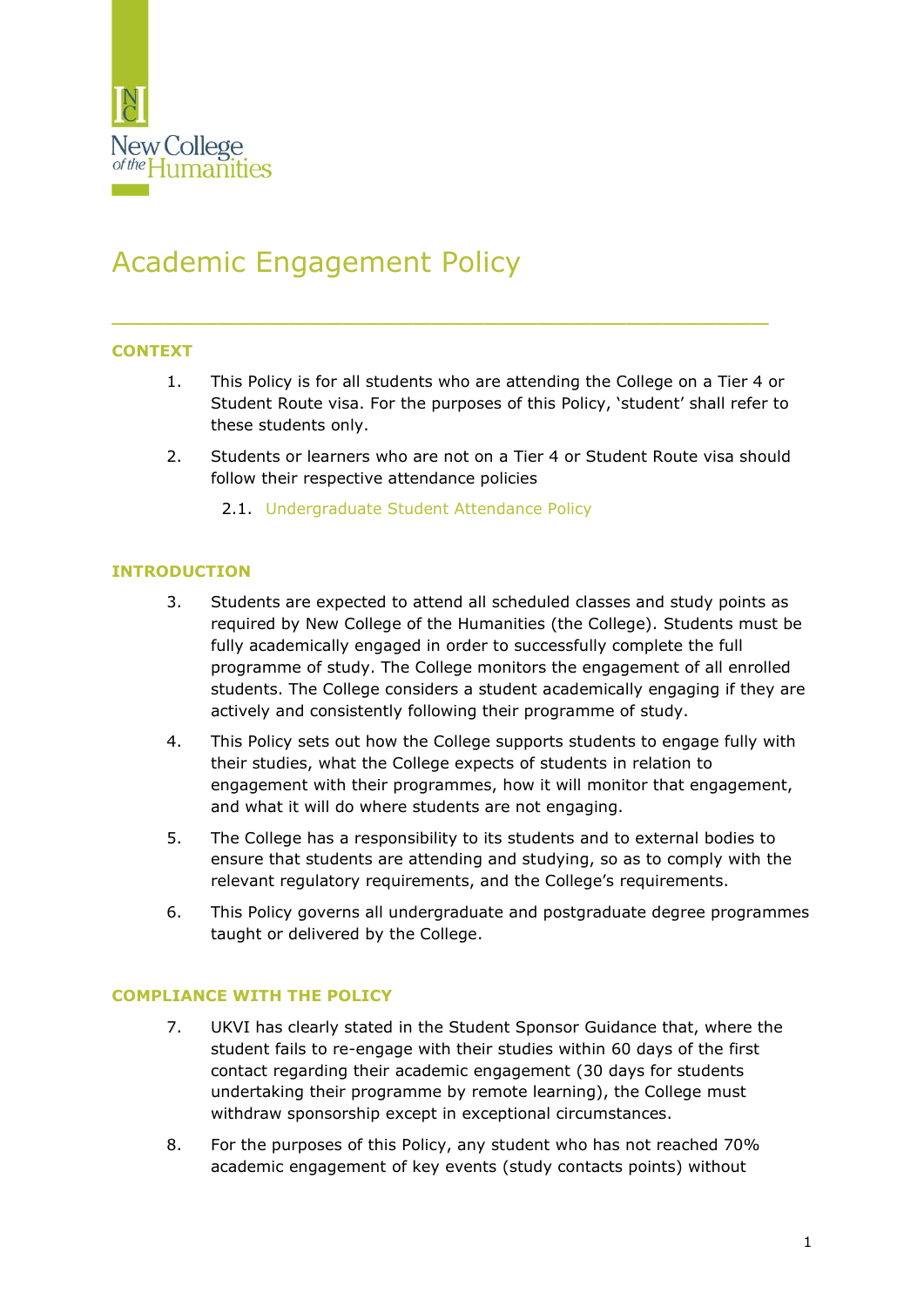approval shall be regarded as having unsatisfactory engagement with their programme.

- 9. Exceptional circumstances must be very rare, for example, a serious illness or injury. However, the College still expects that the student informs the College as soon as they possibly can.
- 10. Where a sponsored visa student fails to meet the minimum requirements as set out in this Policy, the College will record on the student's file, the reason for the lack of academic engagement, any evidence (if applicable) and the steps taken to ensure the student re-engages with their study.

#### **DEFINITION OF A STUDY CONTACT POINT**

- 11. A 'study contact POINT' for the purposes of academic engagement monitoring constitutes an engagement by the student at any single timetabled activity within a one-week period of timetabled activities.
- 12. Timetabled activities include lectures, seminars, and tutorials as published by the Timetable Department. Any activity that is not timetabled and, therefore, will not appear on students' Individual Student Timetables and will not be considered and recorded as a study contact.
- 13. A timetabled week or a standard teaching week is defined as Monday to Friday. Students timetabled activities will be shown in CELCAT. All undergraduate and postgraduate taught students should have access to CELCAT.
- 14. Examples of a study point contact:
	- 14.1. registration with the College
	- 14.2. a lecture, tutorial, seminar or lab session
	- 14.3. Study visits or any trip outside the College
	- 14.4. confirmation of a supervisory meeting
	- 14.5. an examination
	- 14.6. an oral examination (including viva)
	- 14.7. submitting summative or formative coursework
	- 14.8. in interim dissertation, coursework or report
	- 14.9. any in person or online progress review with member of faculty (Collections)member of professional staff
- 15. There may be some study contact points which are not in CELCAT and which means that attendance is not recorded in CELCAT, but they are recorded in other systems such as CANVAS, etc. but may not appear in CELCAT attendance registers. Some of these activities are referred as teaching events.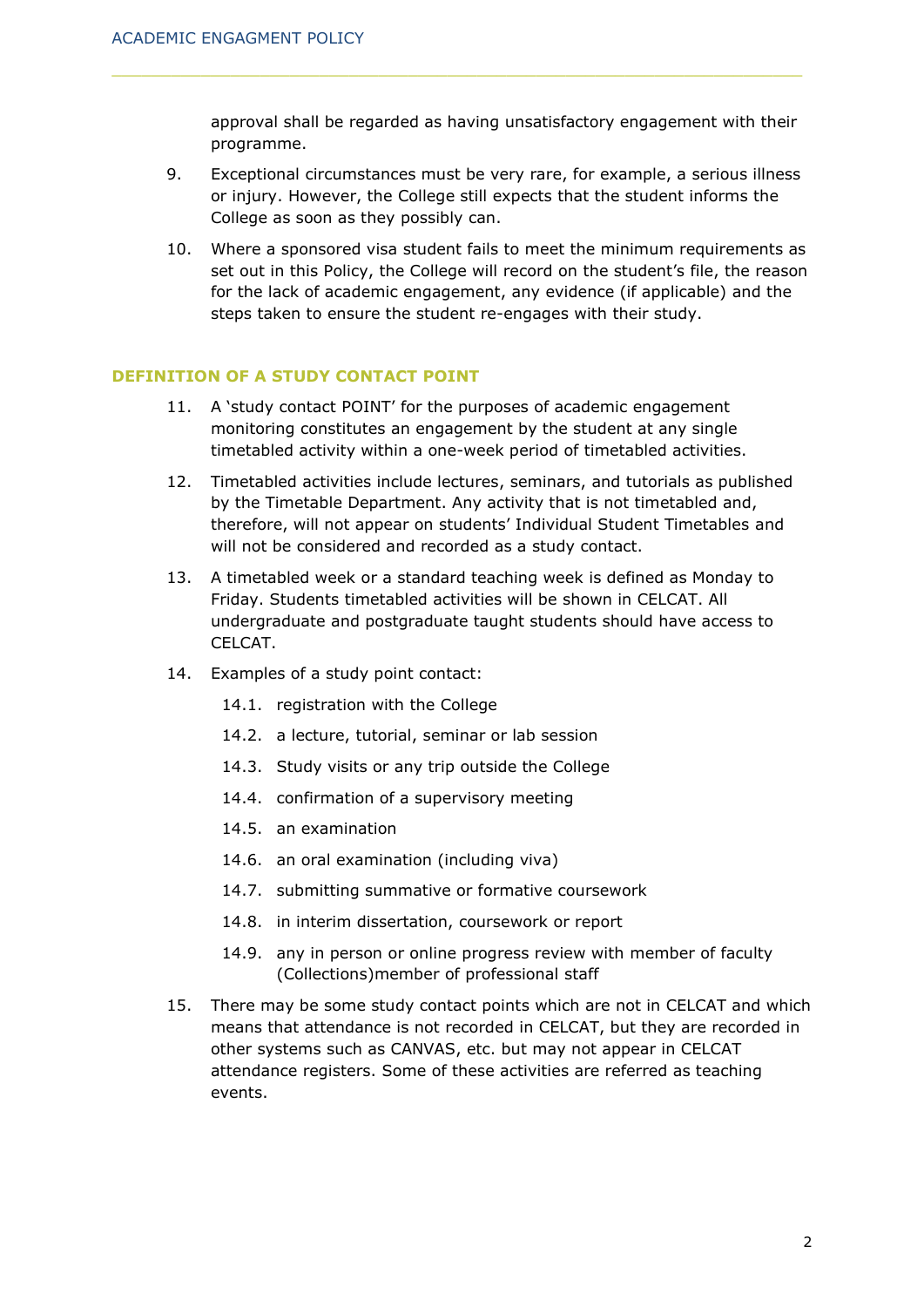#### **SYSTEM IN PLACE TO MONITOR ACADEMIC ENGAGEMENT**

16. The College uses CELCAT for the timetabling and academic engagement monitoring. Registers are generated through CELCAT, based on timetabled events. The visa compliance office monitors individual student academic engagement on a fortnightly basis.

## **INFORMATION IS RECORDED TO CONFIRM STUDENTS ARE ACADEMICALLY ENGAGED**

17. A register is generated every two weeks by the visa compliance office. These registers are saved in a Google drive folder for all visa students. Any students with lower than 70% academic engagement are identified and noted in an Excel spreadsheet and contacted via email. A response from the student is also recorded on the spreadsheet in the form of comments.

#### **ACADEMIC ENGAGEMENT MONITORING PROCESS**

- 18. The visa compliance office monitors student academic engagement on a fortnightly basis. Following actions are expected when a lack of academic engagement is identified:
	- 18.1. STAGE 1 will be triggered where a student has less than 70% academic engagement in the consecutive two weeks.
	- 18.2. STAGE 2 will be triggered where a student has less than 70% academic engagement in the consecutive four weeks or a demonstrable pattern of non-academic engagement causing concern.
	- 18.3. STAGE 3 will be triggered where a student has less than 70% academic engagement in the consecutive six weeks or a demonstrable pattern of non-academic engagement causing concern.
	- 18.4. STAGE 4 will be triggered if the student fails to improve academic engagement following Stage 3. Sponsorship will be withdrawn and the student will have five days to appeal against the Stage 4 decision.

## **STAGE 1**

- 19. The student will be contacted via email if they have less than 70% academic engagement in consecutive two weeks or a demonstrable pattern of nonengagement causing concern.
- 20. The student will be asked to provide a valid reason and evidence (where necessary) via email. If the response received via email is satisfactory then no further action is required. Otherwise, the student will be asked to sign the Stage 1 warning.

#### **STAGE 2**

21. If the student has not responded to Stage 1 or has less than 70% academic engagement in consecutive four weeks or a demonstrable pattern of non-

14 days

28 days

3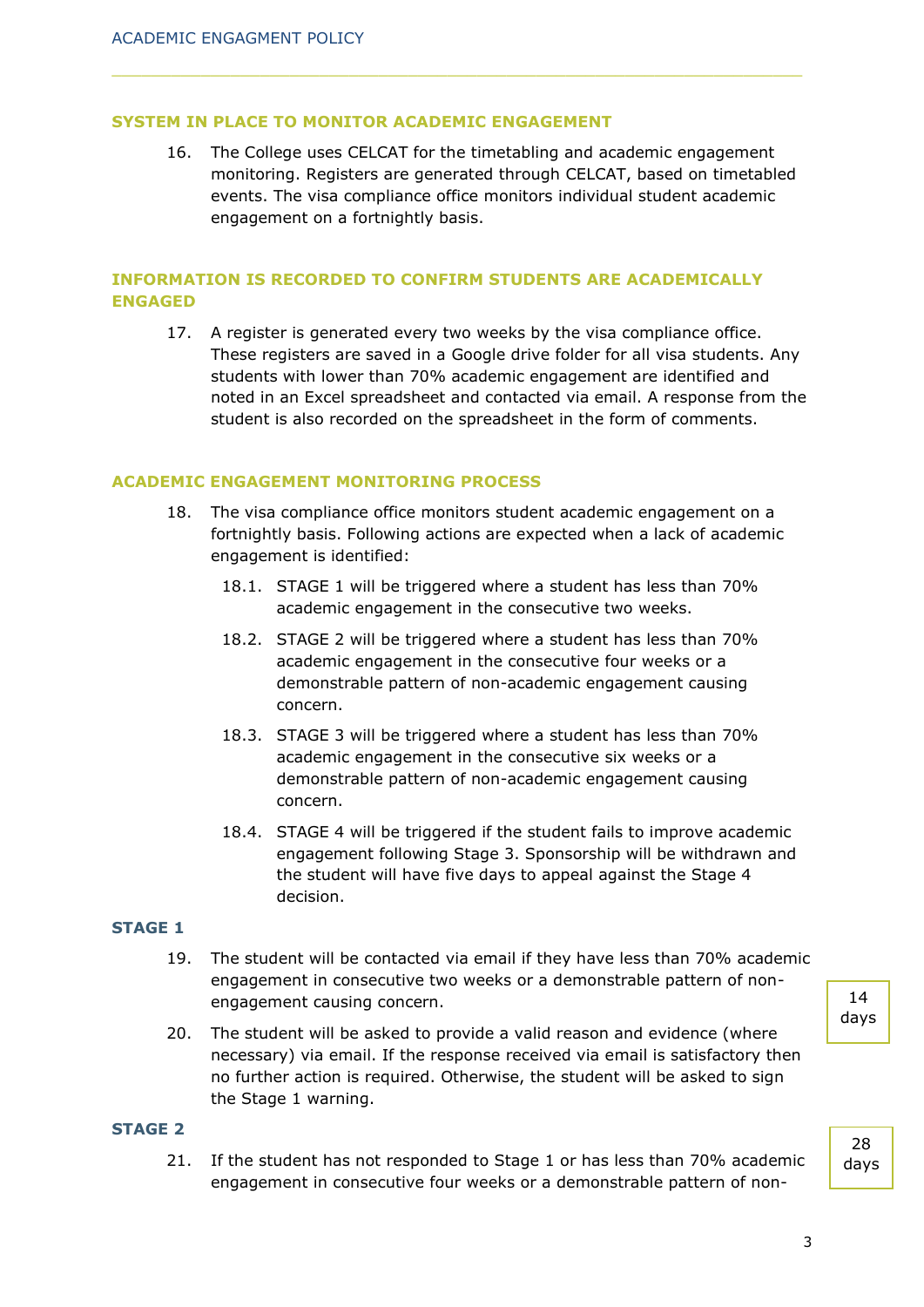engagement causing concern, then the student will be invited to attend an engagement hearing with the Compliance Officer (CO) and Assistant Registrar (Student Records) (AR(SR)).

- 22. If the student attends the meeting and the College is satisfied with their reasons and the evidence provided, then the student absences will be considered as authorised absence. The AR(SR) will ensure that the authorised absence is correctly recorded.
- 23. A verbal warning may still be issued to the student, but no further action is required. If the student attends the meeting but fails to provide valid reasons or evidence, then they will be asked to read and sign the Stage 2 warning. If the student fails to communicate and attend the meeting, then they will move to Stage 3.

## **STAGE 3**

- 24. If the student has not responded to Stage 2 or has less than 70% academic engagement in the consecutive six weeks or a demonstrable pattern of nonacademic engagement causing concern, then they will be invited for a meeting with the Compliance Manager (CM) and Registrar.
- 25. If the student attends the meeting and the CM and Registrar are satisfied with their reasons and the evidence provided, then the student absences will be considered as authorised absence.
- 26. The Registrar will ensure that the authorised absence is correctly recorded. A verbal warning may still be issued to the student, but no further action is required. If the student attends the meeting but fails to provide valid reasons or evidence, then they will be asked to read and sign the Stage 3 warning. If the student fails to communicate and attend the meeting, then they will move to Stage 4.

#### **STAGE 4 (WITHDRAWAL OF SPONSORSHIP)**

- 27. If the student has failed to communicate and respond to Stage 3, the student sponsorship will be withdrawn and reported to the UKVI. The student will be given five working days to appeal against the withdrawal decision.
- 28. If the student appeals and the appeal is upheld by the College, then the student will be allowed to continue their studies subject to UKVI approval.
- 29. If the appeal is upheld but the UKVI refuse to reinstate student's sponsorship, then the College may assign a new CAS to the student so that they can make a fresh application from their home country (provided the remaining programme length is more than six months or the student cannot complete their remaining programme from overseas). The student must leave the UK within 60 days from the date of withdrawal of sponsorship.

# **GENERAL TERM ACADEMIC ENGAGEMENT MONITORING (UNDERGRADAUATE STUDENTS ONLY)**

30. In addition to the four stages of the academic engagement monitoring, formal reviews will be undertaken by the College in weeks 7 and 11 of the

42 days

49 days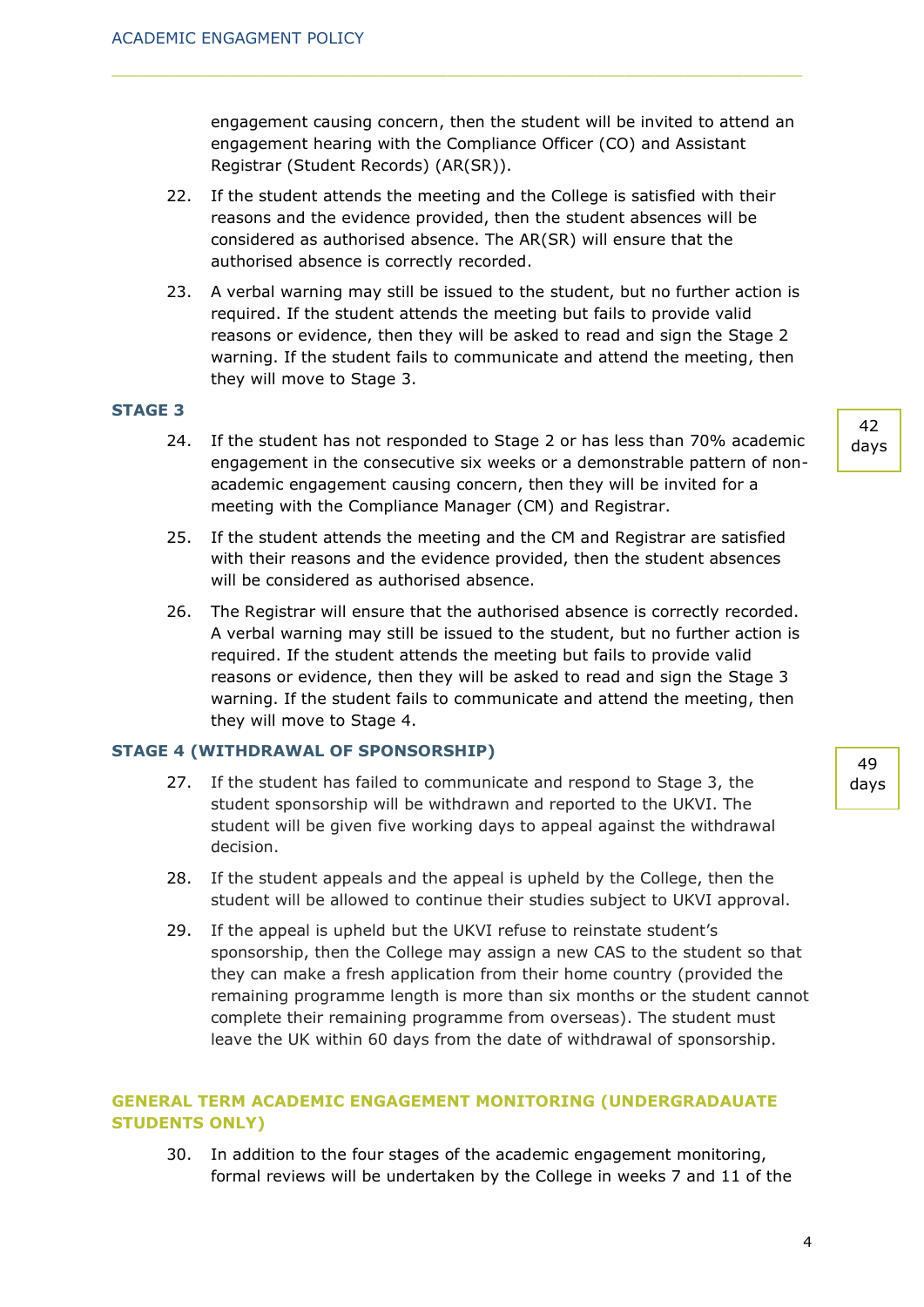Michaelmas and Hilary - calculating the percentage of academic engagement per student per degree programme from weeks 1 – 6 and weeks 8 – 11 of each term respectively.

31. Any student with below 70% overall academic engagement will be contacted and invited for a meeting with the Registrar and the CM. The student will be asked to provide the reason and, where necessary, evidence for their absences. The Registrar and the CM will make a decision to issue a warning depending on the outcome of the academic engagement hearing.

## **EVIDENCE FOR ABSENCE**

32. A student who is absent through illness or any other extenuating circumstances must notify the College. If a student is away for more than five consecutive Study Contact Points, a medical certificate or any other appropriate evidence will be required. Failure to provide evidence within 21 days of the student's return to College may lead to the relevant stage warning and hearing.

## **ACADEMIC ENGAGEMENT DURING DISSERTATION PERIOD**

- 33. Normally, there are between three to five supervised study points during the dissertation period.
- 34. Supervised study points are recorded and monitored for the students writing their dissertation.
- 35. Stage 2 warning process will be triggered should the student fail to attend the first monthly study point.
- 36. Stage 4 withdrawal process will be triggered should the student fail to attend the second monthly study point and fails to establish any contact between the Stage 2 and Stage 4 time period.

#### **ACADEMIC ENGAGEMENT DURING DIGITAL OR ONLINE LEARNING**

- 37. Academic Engagement is recorded and monitored through CELCAT during any element of digital learning or distance learning of a particular subject where a student may or may not require on-campus studies.
- 38. The Academic Engagement Stage 2 warning process will be triggered where a student has less than 70% academic engagement in consecutive two weeks.
- 39. The Stage 4 withdrawal process will be triggered should the student fail to re-engage with their studies within 30 days of the first contact regarding their academic engagement.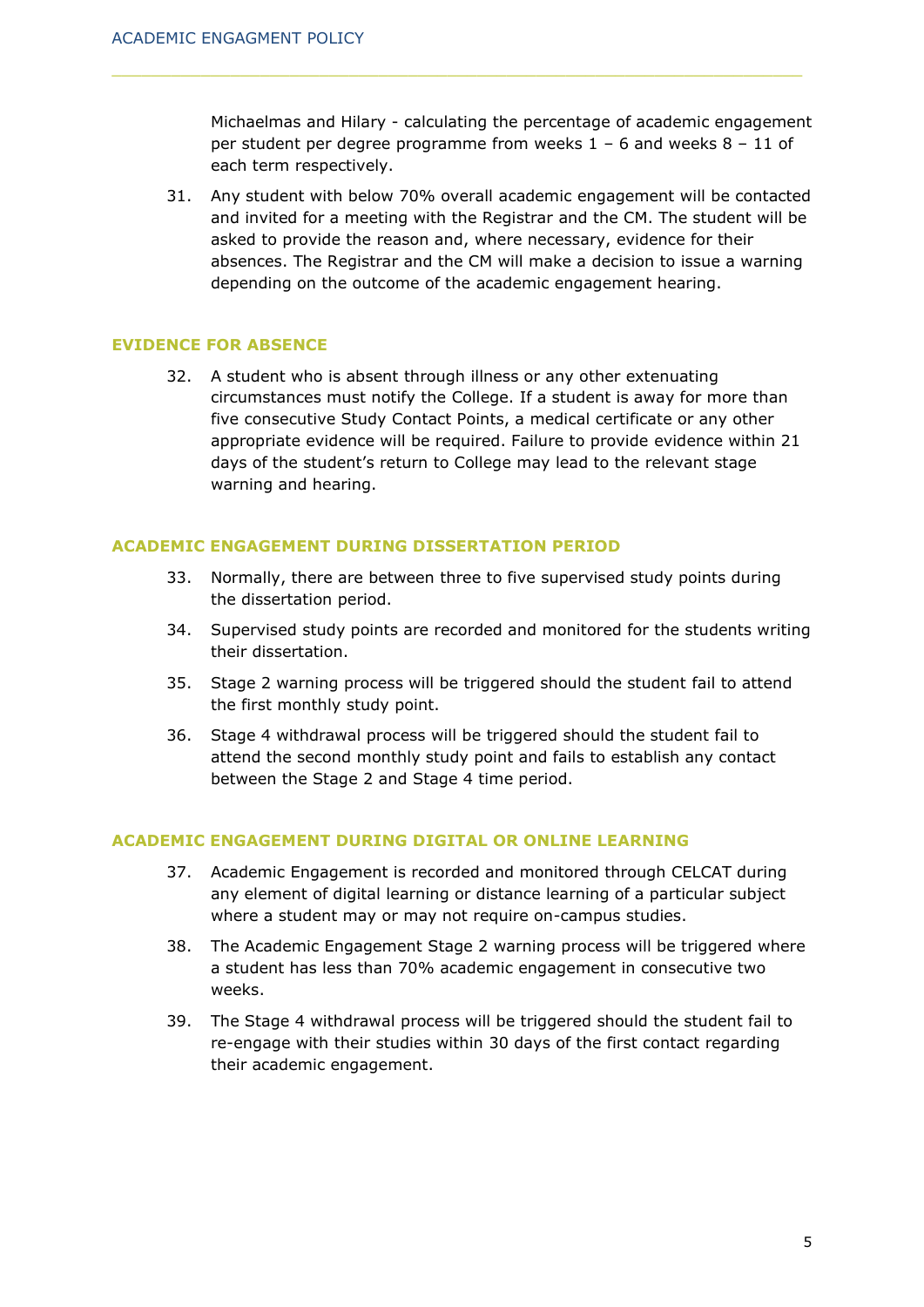# **SUPORT TO STUDY POLICY TO RE-ENGAGE STUDENTS**

- 40. The College has a [Support to Study Policy](https://www.nchlondon.ac.uk/about-us/academic-handbook/nch-policies-and-procedures/nch-general/) in place to ensure students are provided with full support and advice for academic re-engagement as per their individual circumstances and according to the Support to Study Policy.
- 41. The College supports re-engagement through the SSDT and the faculty, as defined in the Support to Study Policy – Initial Support, Stage 1 and through the formal procedure of Stage 2 following a referral from Stage 1.

## **STUDY DEFERRAL REQUEST**

42. The College understands that it must notify the UKVI and withdraw sponsorship where a student has deferred their studies for more than 60 days, unless exceptional circumstances as set out in the UKVI Policy guidance related to academic engagement "Changes to student circumstances table" apply.

#### **STUDY DEFERRAL - EXCEPTIONAL CIRCUMSTANCES A**

43. The College may continue to sponsor a student who has deferred their studies for up to a maximum of 60 days providing the College feels confident that it can continue to carry out its sponsorship duties and the student will be able to complete their programme within their existing period of leave. If the College considers the student will not resume their studies after 60 days, the College will withdraw sponsorship.

#### **STUDY DEFERRAL - EXCEPTIONAL CIRCUMSTANCES B**

44. In exceptional circumstances, such as serious illness or injury, the College may continue to sponsor a student for longer than 60 days, providing the student can still complete their programme within their existing period of leave when they resume their studies. It is for the College to decide whether it is prepared to continue sponsoring a student during a deferral and has the evidence to provide in order to verify this decision to the UKVI compliance officers.

#### **ACADEMIC ENGAGEMENT DURING WORK PLACEMENTS**

45. The College does not currently offer any programme involving work placement at the moment and the Policy shall be reviewed when the College may start offering any programme which includes work placements.